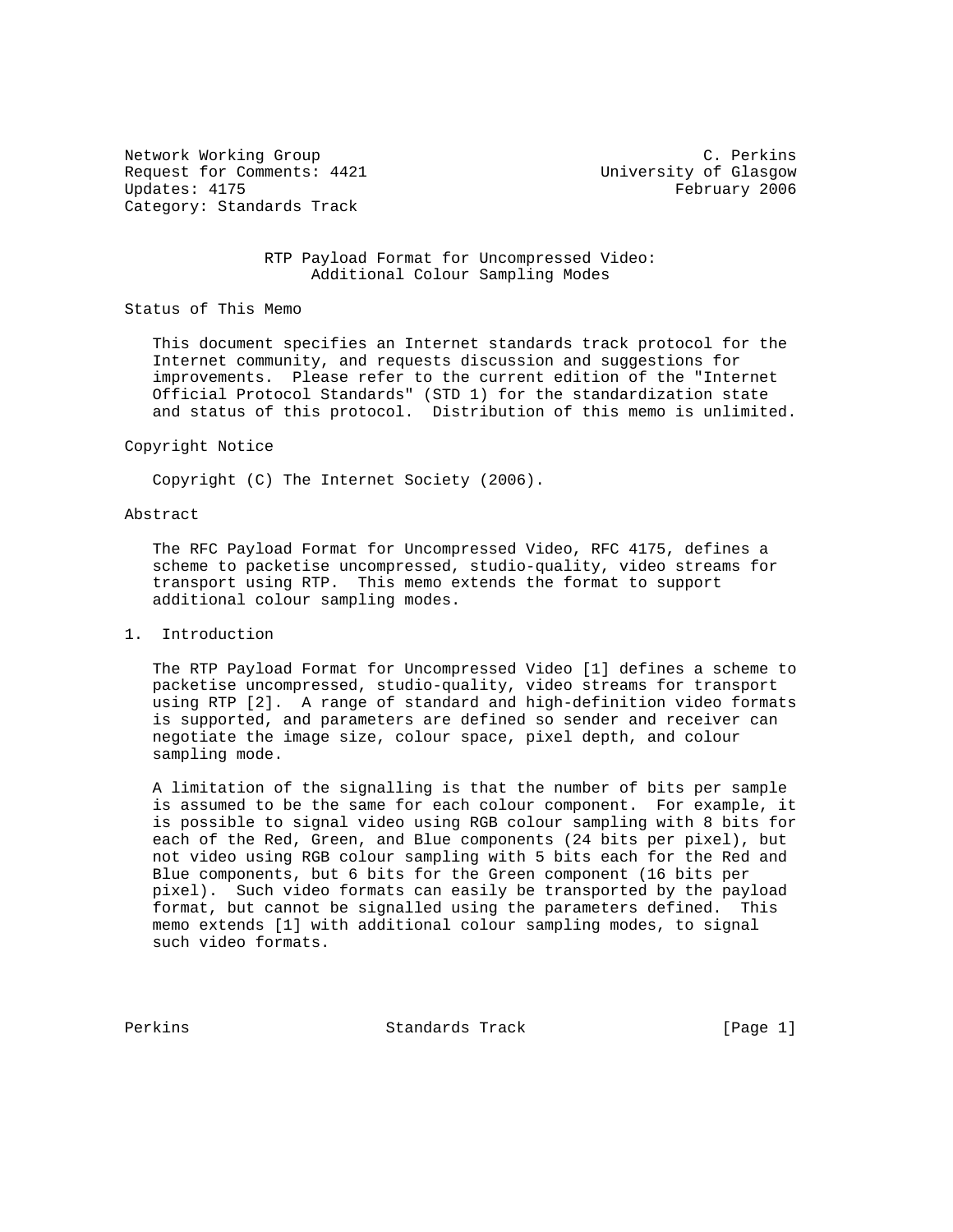# 2. Conventions Used in this Document

 The key words "MUST", "MUST NOT", "REQUIRED", "SHALL", "SHALL NOT", "SHOULD", "SHOULD NOT", "RECOMMENDED", "MAY", and "OPTIONAL" in this document are to be interpreted as described in RFC 2119 [3].

3. Payload Format Parameters

 This memo defines six new colour sampling modes that MAY be signalled for use with [1]. The new modes are "RGB+", "RG+B", "R+GB", "BGR+", "BG+R", and "B+GR". These sampling modes use the same packing order of samples as do the RGB and BGR colour sampling modes, respectively (Section 4.3 of [1]), except that an additional bit per sample of colour depth MUST be used for the component marked by the + symbol. The mandatory parameter "depth=N" indicates that N bits per sample are used by the unmarked components, but N+1 bits are used by the marked component. All other features of the payload format are as defined in [1].

 The primary use of these colour sampling modes is to enable efficient packing of data into small pixel groups ("pgroups"). The most common use case is expected to be video with "depth=5", where the additional bit of colour depth for the marked component enables a single pixel to fit into two octets without padding. The new colour sampling modes MAY be used for other depths, however, should that prove useful.

4. Example

 A common uncompressed video format is RGB with 5 bits for the Red and Blue components and 6 bits for the Green component, for a total of 16 bits per pixel. Using the sampling modes defined in this memo, this can be signalled in Session Description Protocol (SDP) according to the following example:

 $v=0$  o=jdoe 2890844526 2890842807 IN IP4 192.0.2.5  $s =$  c=IN IP4 192.0.2.6 t=2873397496 2873404696 m=video 51372 RTP/AVP 99 a=rtpmap:99 raw/90000 a=fmtp:99 sampling=RG+B; width=1024; height=768; depth=5; colorimetry=SMPTE240M

 The last line has been wrapped due to formatting constraints of this memo, and forms one complete line in the SDP file.

Perkins **Standards Track** [Page 2]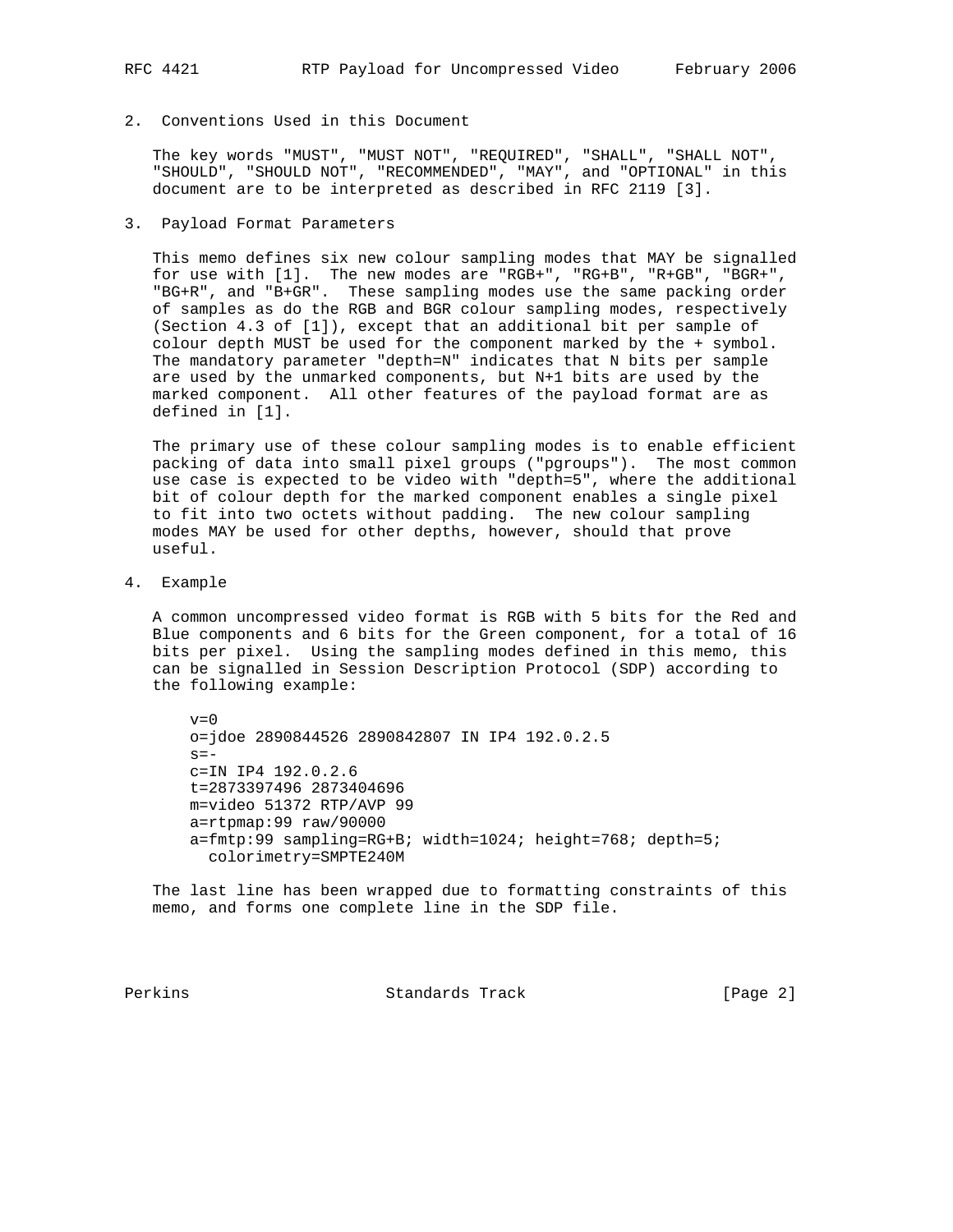5. Security Considerations

 The security considerations of [1] apply. No additional security considerations are introduced by support for new colour sampling modes.

6. IANA Considerations

 The video/raw media type is extended with six new values for the "sampling" parameter according to the rules defined in Section 6.2 of [1]. The new values are "RGB+", "RG+B", "R+GB", "BGR+", "BG+R", and "B+GR" as described in this memo.

7. Acknowledgements

Thanks to Jeremy Searle and Andrew Lee at Westland Helicopters.

- 8. Normative References
	- [1] Gharai, L. and C. Perkins, "RTP Payload Format for Uncompressed Video", RFC 4175, September 2005.
	- [2] Schulzrinne, H., Casner, S., Frederick, R., and V. Jacobson, "RTP: A Transport Protocol for Real-Time Applications", STD 64, RFC 3550, July 2003.
	- [3] Bradner, S., "Key words for use in RFCs to Indicate Requirement Levels", BCP 14, RFC 2119, March 1997.

Author's Address

 Colin Perkins University of Glasgow Department of Computing Science 17 Lilybank Gardens Glasgow G12 8QQ UK

EMail: csp@csperkins.org

Perkins **Example 2** Standards Track **Example 2** [Page 3]